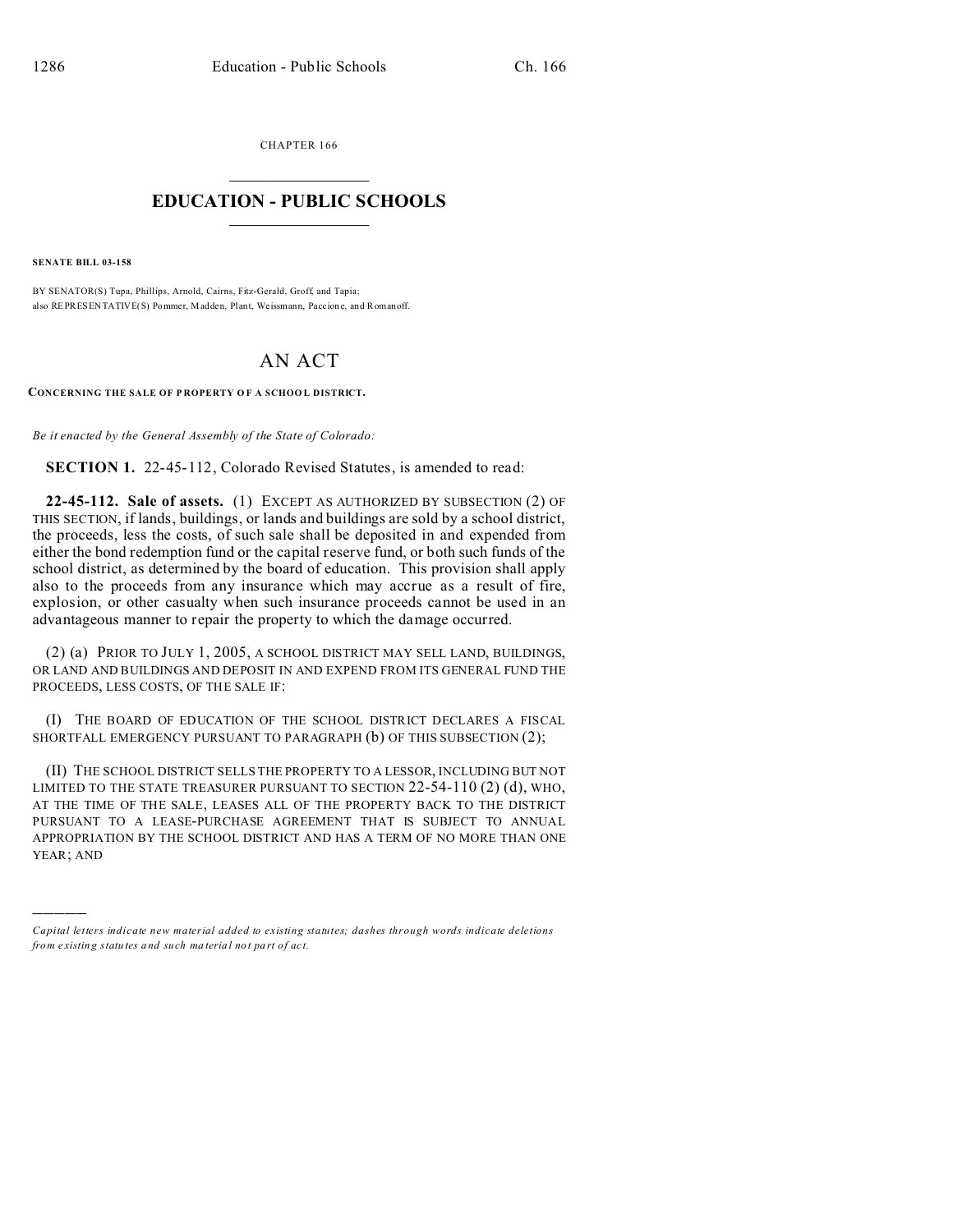(III) THE STATE TREASURER APPROVES IN WRITING THE TERMS OF THE SALE AND LEASE-PURCHASE AGREEMENTS.

(b) A BOARD OF EDUCATION OF A SCHOOL DISTRICT MAY DECLARE A FISCAL SHORTFALL EMERGENCY IF:

(I) THE DISTRICT EITHER:

(A) IS DENIED A LOAN BY THE STATE TREASURER PURSUANT TO SECTION 22-54-110; OR

(B) NOTIFIES THE STATE TREASURER THAT THE DISTRICT IS UNABLE TO REPAY A LOAN OBTAINED PURSUANT TO SECTION 22-54-110 IN THE SAME STATE FISCAL YEAR THAT THE LOAN WAS MADE;

(II) THE BOARD OF EDUCATION OF THE SCHOOL DISTRICT HOLDS AT LEAST ONE PUBLIC HEARING, AFTER FULL AND TIMELY NOTICE TO THE PUBLIC, ON THE EXISTENCE OF A FISCAL SHORTFALL EMERGENCY; AND

(III) AT A PUBLIC MEETING HELD AFTER THE HEARING HELD PURSUANT TO SUBPARAGRAPH (II) OF THIS PARAGRAPH (b), AT LEAST TWO-THIRDS OF THE MEMBERS OF THE BOARD OF EDUCATION OF THE SCHOOL DISTRICT APPROVE A RESOLUTION DECLARING THE FISCAL SHORTFALL EMERGENCY.

**SECTION 2.** 22-54-110 (2), Colorado Revised Statutes, is amended BY THE ADDITION OF A NEW PARAGRAPH to read:

**22-54-110. Loans to alleviate cash flow management problems lease-purchase agreements.** (2) (d) (I) A DISTRICT MAY SELL REAL PROPERTY TO THE STATE TREASURER PURSUANT TO THE PROVISIONS OF THIS PARAGRAPH (d) IF:

(A) THE DISTRICT HAS BEEN DENIED A LOAN PURSUANT TO THE PROVISIONS OF THIS SECTION IN WHICH CASE THE FAIR MARKET VALUE OF THE PROPERTY SHALL BE EQUAL TO OR GREATER THAN THE AMOUNT OF THE PURCHASE PRICE; OR

(B) THE DISTRICT IS UNABLE TO PAY A LOAN BACK IN THE SAME STATE FISCAL YEAR IN WHICH THE LOAN WAS MADE IN WHICH CASE THE FAIR MARKET VALUE OF THE REAL PROPERTY SHALL BE EQUAL TO OR GREATER THAN THE OUTSTANDING BALANCE OF THE LOAN TO THE STATE TREASURER.

(II) SUCH SALE MAY ONLY BE MADE IF:

(A) AT THE SAME TIME OF THE SALE, THE STATE TREASURER LEASES BACK ALL OF THE PROPERTY TO THE DISTRICT PURSUANT TO A LEASE-PURCHASE AGREEMENT THAT IS SUBJECT TO ANNUAL APPROPRIATION BY THE SCHOOL DISTRICT;

(B) THE DISTRICT PAYS ANY LEGAL OR OTHER TRANSACTION COSTS INCURRED BY THE STATE TREASURER RELATED TO THE SALE OF THE PROPERTY AND THE LEASE-PURCHASE AGREEMENT; AND

(C) THE STATE TREASURER AGREES TO THE SALE OF THE PROPERTY AND THE